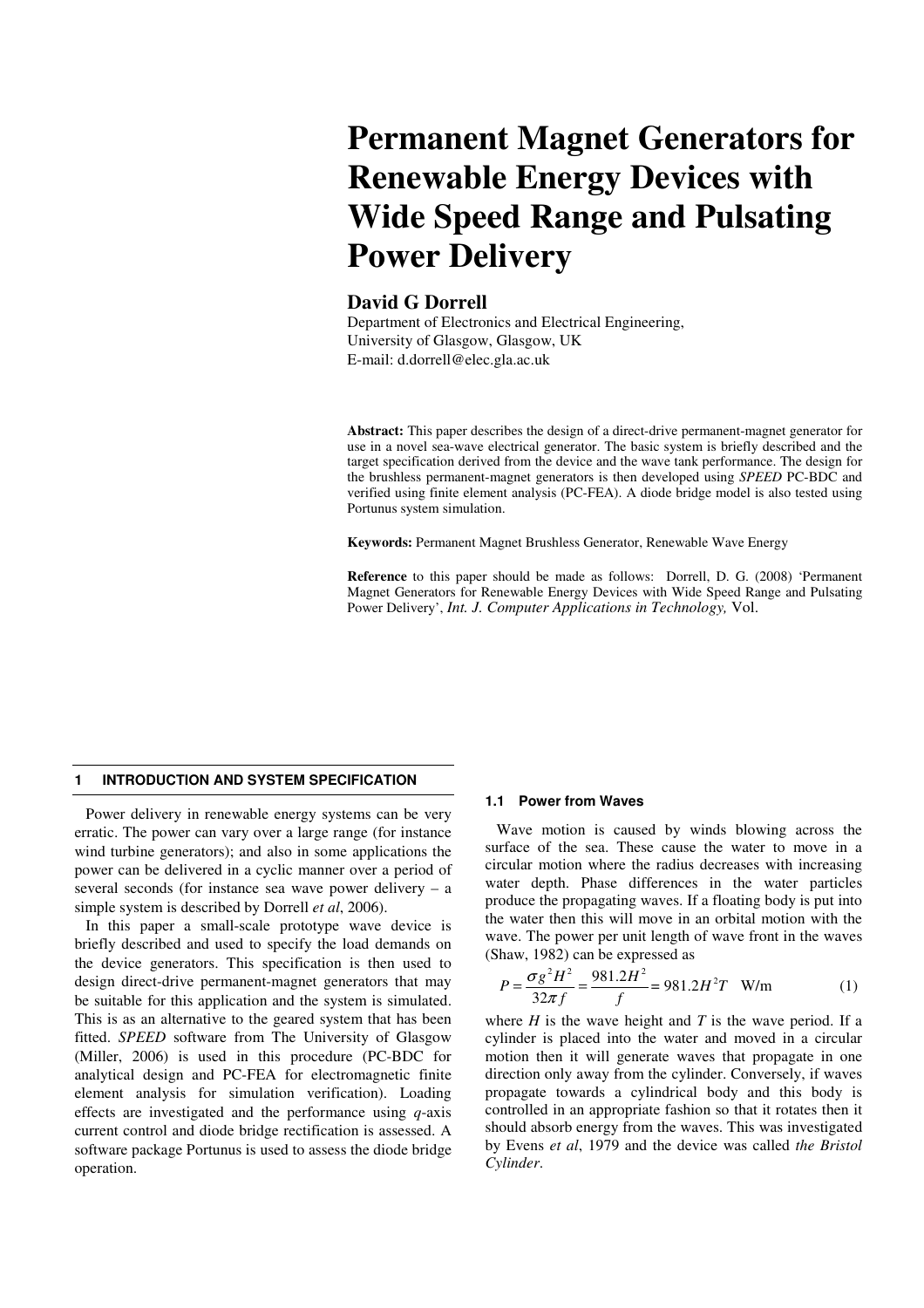# **1.2 Bristol Cylinder Prototype and Wave Tank Specification**

A prototype is being developed and this is shown in Figure 1. The armature arrangement at each end of the cylinder is attached to an internal generator. In the prototype the shaft is connected to a geared arrangement (1:10 set-up) and a modified permanent-magnet motor (which is utilized as a generator) as shown in Figure 2. However it has been suggested that a more satisfactory arrangement is to use bespoke direct-drive generators in the device and this paper describes the design of these.



**Figure 1** *Front section and side section of the prototype machine*



**Figure 2** *Manufactured machine with geared PM machine* 

For a small-scale prototype such as this then 25 % conversion would be considered as being high. The wavetank maximum wave-heights were the device is to be tested are given over a frequency range in Figure 3. If we assume 25 % conversion and also that the device rotates at the same frequency as the waves then the torque requirements for each generator are shown in Figure 3. This is quite peaky around 3 second wave period, therefore 200 Nm is taken as a maximum since this is very low speed. From Figure 1 the outer diameter of the generator should be less than 760 mm with an axial length (including windings) of 270 mm. The lowest period at 200 Nm is about 4 seconds which corresponds to 15 rpm. This is very low speed – even compared to direct-drive wind turbines. Below this speed the torque requirement decreases.



**Figure 3** *Maximum wave power across frequency range of wave tank and required torque at 25 % conversion* 

### **2 GENERATOR DESIGN**

In this section the machine is sized using basic sizing techniques and geometric parameters. A PC-BDC model is developed and simulated. It is then tested using PC-FEA for performance accuracy and cogging torque.

PC-BDC is an example of the latest computer aided design software for brushless permanent-magnet machines. The software uses analytical magnetic circuits to analyse the machine design problem. The geometrical, material and control data is entered via a spreadsheet and the output data takes the form of output spreadsheets and graphical representations (Miller, 2006). Data can also be output on to clipboards for manual transfer to Microsoft Excel or Word, etc. The software can also be called up using ActiveX so it can also be used as a "blackbox" calculation tool where it can be called (for example) from MATLAB or Microsoft VB. It can then be combined with other packages (for instance, thermal design packages as illustrated by Dorrell et al, 2006).

PC-FEA is a finite element analysis (FEA) package that is a "bolt-on" to the other *SPEED* packages (e.g., PC-BDC) and it uses the geometrical, material and control data, via a linking routine (called a *Gofer*), to construct a 2-D model of the machine model and obtain a set of solutions for various problems such as back-EMF under no load, current/flux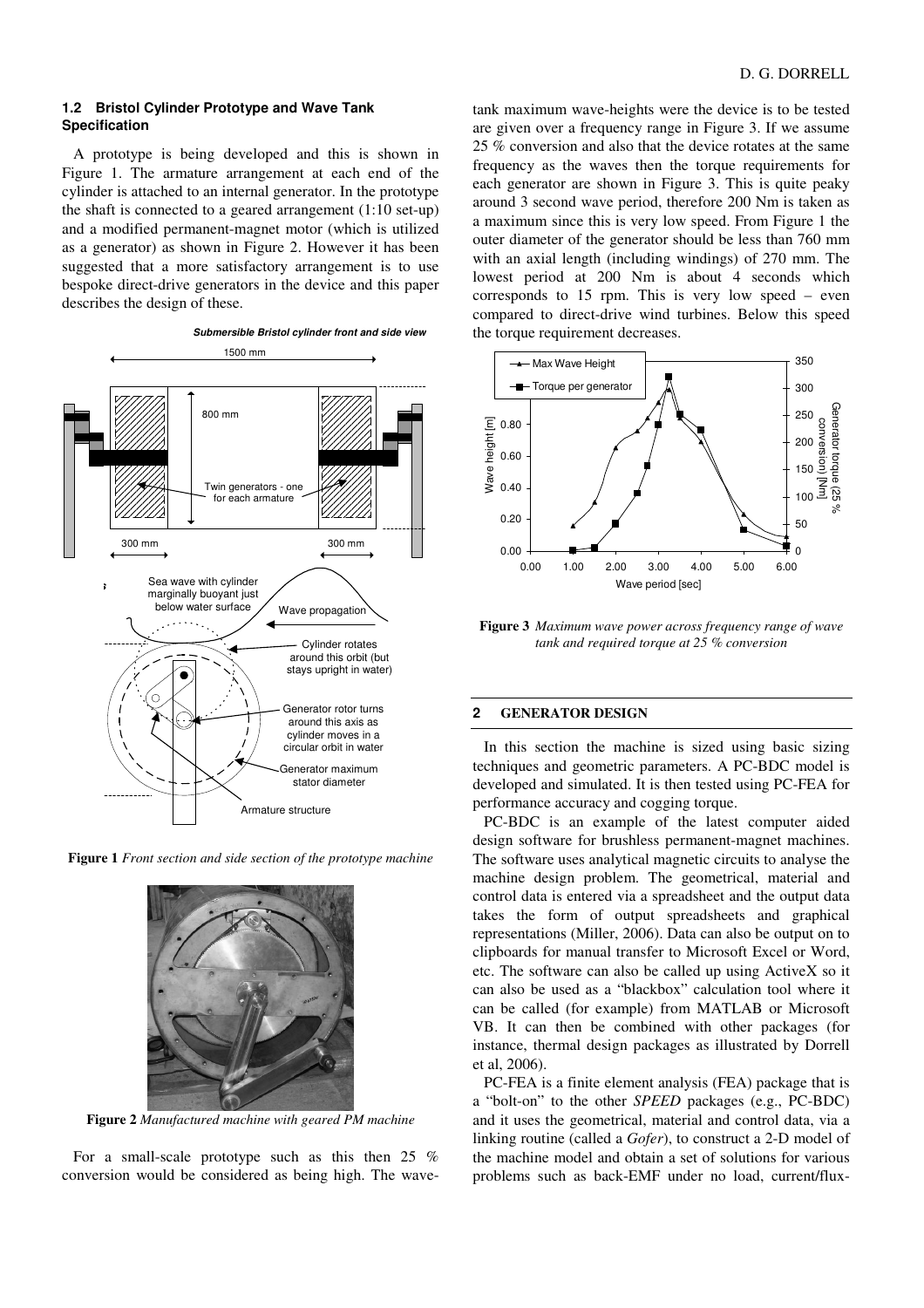PERMANENT MAGNET GENERATORS FOR RENEWABLE ENERGY DEVICES WITH WIDE SPEED RANGE AND PULSATING POWER DELIVERY

linkage loops for torque calculation under load, and cogging torque. There are many other routines too. This represents a very time-effective way of obtaining finite element solutions since there is no need to spend long periods developing meshes and setting control strategies.

# **2.1 Specifying and Sizing**

If the target speed is 15 rpm, allowing a frequency of 12.5 Hz at this speed, gives a pole number of 100. The frequency is low because the generator may be required to operate at higher speed (above 60 rpm) and also the pole number would be prohibitively high. Hendershot and Miller (1995) suggest that the torque per rotor volume (*TRV*) for a highperformance servo machine should be between 20 and 45  $kNm/m<sup>3</sup>$ . Since this is a prototype permanent magnet machine (using sintered neodymium magnets) then the low end of the range is taken. The total axial length for the machine is 270 mm and often the core length of a machine is about half the total length. Using this length gives a rotor diameter of

$$
D = 2\sqrt{\frac{T}{TRV} \times \frac{1}{\pi L_{sik}}}
$$
  
=  $2 \times \sqrt{\frac{200}{20 \times 10^3} \times \frac{1}{\pi \times 0.135}}$  (2)

 $= 0.307$  m

Hence, the radius of the rotor it 150 mm and the axial length is 135 mm. Surface magnets are used to prevent saliency and minimize  $X_q$ . The machine will be 3-phase. A simple 3 coils-per-pole could be set which would be 3 slots per pole. The problem with this is that there is likely to be substantial cogging torque and also 300 slots is a complicated and difficult geometry to realize. The sizing is calculated to fill the generator voids in Figure 1. It is aimed to easily meet the performance so that it can be connected to a diode bridge rectifier (requiring low armature reactance) and give good efficiency. The problems with compact generator design were discussed by Dorrell (2007).

### **2.2 Slot Choice, Winding Layout and PC-BDC Model**

The slot number should be a multiple of 3 for the 3-phase winding. A convenient number for 100 poles is 90 slots with two coil-sides per slot. There are 30 coils per phase and each coil would be one tooth pitch. There is an alignment every 9 slots (or 10 poles) so that the coils can be grouped in 3 coils per grouping. Figure 4 shows the coil arrangement (taken from the PC-BDC *Winding Editor*). The slots and stator are scaled to give appropriate slot area  $(211 \text{ mm}^2)$ , tooth width (4 mm) and yoke depth (30 mm). This is shown in Figure 5 which is taken from the PC-BDC *Outline Editor*. The outer radius is only 420 mm which is much less than the cylinder void.

The slot opening was set to 3 mm and the coils consist of 60 series turns and each turn is formed from two parallel stands of 0.75 mm diameter wire. The gross slot fill is 0.5. This represents a winding that can be easily realised when

manufacturing prototype machines by non-specialist winding technicians.



**Figure 4** *Machine winding arrangement*



**Figure 5** *Machine geometrical topology*

Axial cross section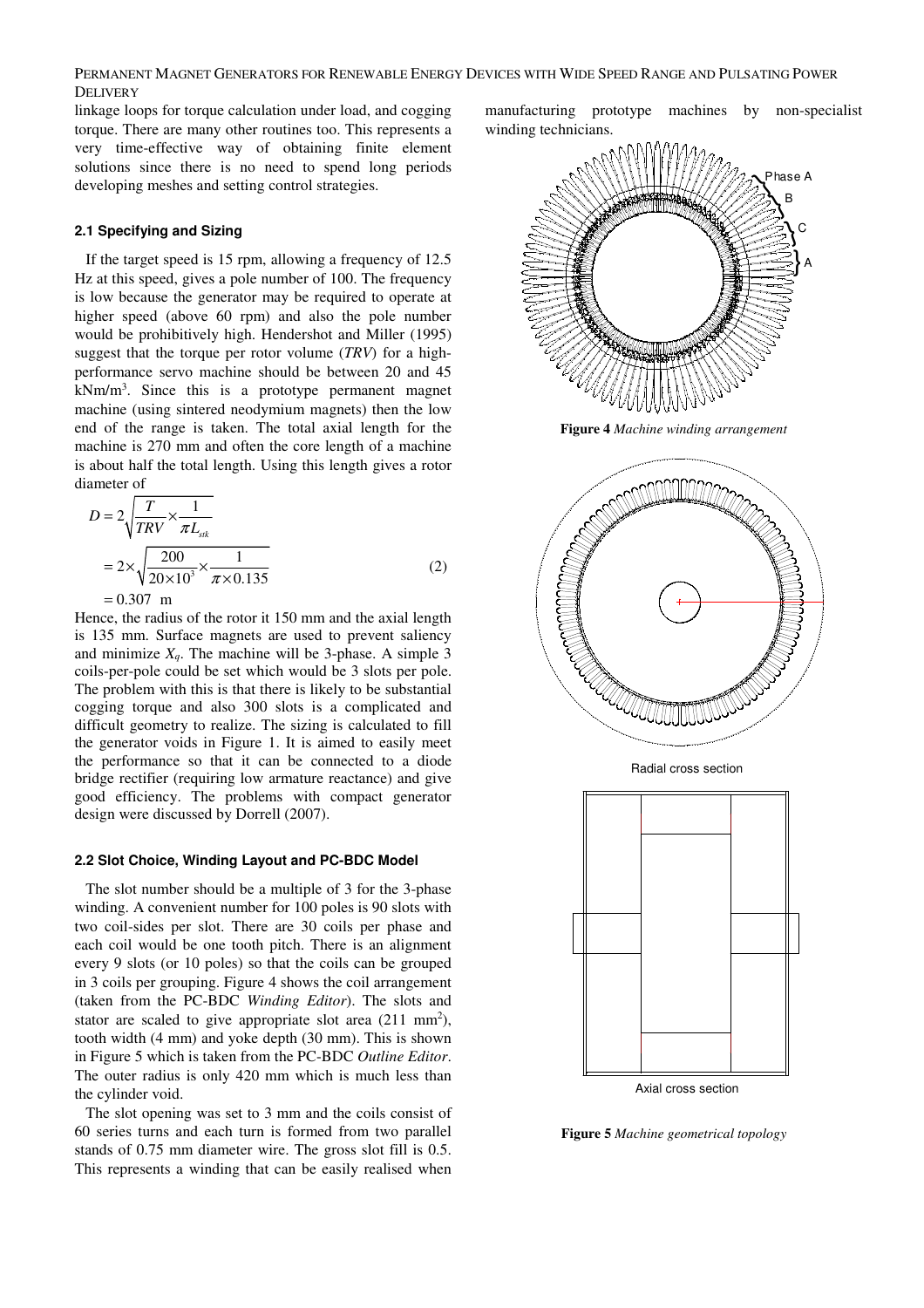The magnets are rare-earth type with a  $B_r$  of 1.1 T. The thickness was set to 3 mm with a pitch-per-pole of 150 electrical degrees. The thickness of the magnet can be crucial. If they are too thin then there will be high armature reactance and poor regulation. If they are too thick then this is quite wasteful in magnet material. Dorrell (2007) discussed this issue.

At 228 Nm (generating) the current is only 1.77 A rms (with an induced back-EMF of 68 V). This gives a winding current density of 2 A/mm<sup>2</sup>. This is very low; however, it is necessary to do this to maintain a good efficiency (70 %). While brushless permanent-magnet motors are known to operate at efficiencies of 90 %, this is for a machine operating at maybe 100 Hz supply frequency. There is a trade-off here where the operating frequency is low to limit the pole number. For instance, if the speed is doubled to 30 rpm (25 Hz operation) for the same torque then there would be a small increase in iron loss but the copper loss is about the same. The generated power is therefore doubled for the same current (i.e., the efficiency increases to about 85 %). Hence low-loss windings are essential for efficient operation in low-frequency high-pole number machines.

#### **3. SIMULATIONS, FINITE ELEMENT ANALYSIS AND COGGING TORQUE**

In this section further PC-BDC simulations are put forward together with PC-FEA simulations to investigate the current/flux-linkage loop (I-Psi diagram) – this is used to cross-check the torque. This is obtained by rotating the rotor and current vector together in the FEA, obtaining a number of simulations at set positions. The area enclosed in the loop represents the work done and hence the torque can be obtained. This is the method used to obtain torque in a switched reluctance machine but it can be applied to any machine in general.

The cogging torque is also examined using PC-FEA. This is done by stepping round one rotor pitch using small steps and obtaining the torque from the FEA when the stator windings are unexcited. Care has to be taken with this simulation because cogging torque is susceptible to numerical error and variation. Several torque calculation methods were reviewed by Dorrell *et al* (2006).

 Finally the system is simulated using Portunus (which is a circuit and power electronics simulation package). This is carried out to investigate the performance of the machine when attached to a diode bridge rectifier rather than a controlled rectifier where the current is kept on the –*q*-axis.

# **3.1 PC-BDC simulation and Phasor Diagram**

Fig 6. shows the back-EMF, current and torque from PC-BDC. The machine is current fed and the current phasor is on the –q axis. The phasor diagram is also shown in Figure 7. When the machine is attached to a diode bridge rectifier the performance will be degraded, this is because the current will not be in phase with the back-EMF and not sinusoidal.

Low  $I_qX_q$  will help the diode bridge performance and this is investigated later.









**Figure 7** *Phasor diagram with current on -q-axis* 

#### **3.2 Finite Element Analysis and I-Psi Diagram**

The PC-BDC model was fed through to the finite element bolt-on package PC-FEA in the *SPEED* software. The model spanned 10 poles and a flux plot is shown in Figure 8 for this segment. This shows that the machine is not heavily fluxed so that it will have low iron losses.

The derived current/flux-linkage loop is shown in Figure 9. This is similar to the loops used in switched-reluctance machines as mentioned earlier. The current and rotor rotation are cycled round together and the flux linkage measured at each step. The area enclosed is the work done and therefore, with a knowledge of the rotor speed, the torque can be calculated in a straightforward manner. If the loop is long and thin then the machine is operating poorly however this example shows good conversion. These loops are calculated both in PC-BDC (solid line – torque = 222 Nm) and PC-FEA (dotted line – torque = 254 Nm). Good correlation is illustrated showing the validity of the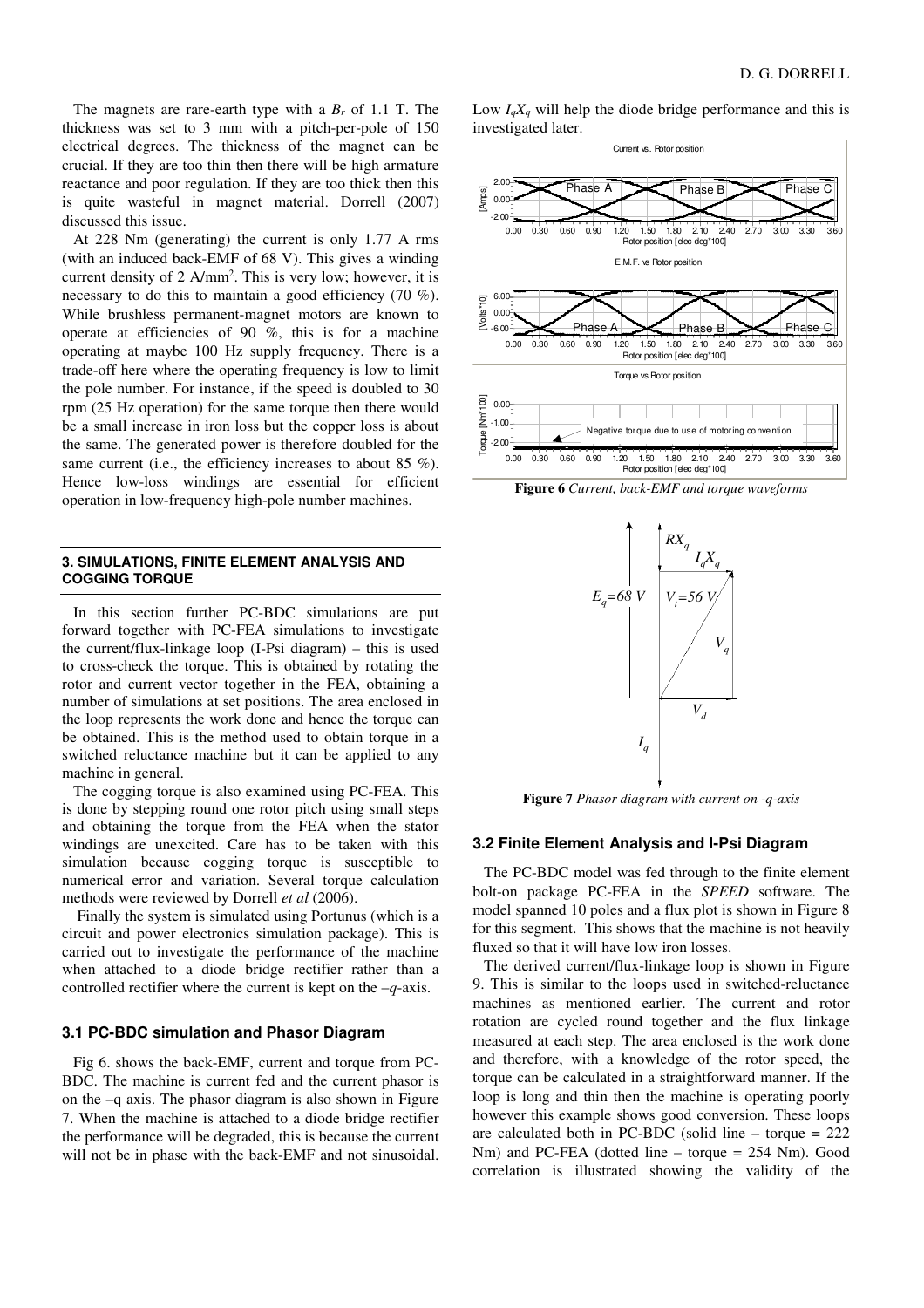PERMANENT MAGNET GENERATORS FOR RENEWABLE ENERGY DEVICES WITH WIDE SPEED RANGE AND PULSATING POWER DELIVERY

analytical magnetic circuits in PC-BDC even with a design with many poles and a fractional slot number such as this.



**Figure 8** *One solution for FEA model* 



**Figure 9** *I-Psi loop for one phase (dotted – PC-FEA, solid – PC-BDC)* 

# **3.3 Cogging Torque Calculation from PC-FEA**

The cogging torque *Gofer* in PC-BDC was used in this exercise to produce a PC-FEA model and simulation. Cogging torque requires fine detail of the machine magnetic circuit to calculate an accurate model, particularly when there is not an integral number of slots per pole, as is the case here. This routine steps around the rotor and measures the cogging torque using a variety of methods. Cogging torque is very susceptible to numerical error so it is important to use these different methods to see if the calculation is valid. The calculation is also prone to errors due to poor meshing and Figure 10 show the mesh used in this instance. The air-gap has four regular layers and the shape of these do not change during the rotation - the distance between the nodes round the central air-gap boundary is equal to the step angle between steps. Figure 11 also shows the cogging torque calculation from the virtual work method. The other methods correlated with this and it can be seen that there is a cogging torque of about 2.8 Nm peak to peak.



**Figure 10** *Mesh used in cogging torque calculation* 



**Figure 11** *Cogging toque characteristic over rotor cycle* 

## **3.4 Diode Bridge Operation**

While the latest version of PC-BDC incorporates diode bridge operation it was decided to use a specialist circuit analyzer package to simulate the machine when attached to a diode bridge. The back-EMF, phase resistance and phase inductance can be extracted from PC-BDC and used in a system simulation of the machine in operation with a diode bridge. There are several circuit simulators available and here Portunus is used in a similar manner to Dorrell (2007). The circuit is shown in Figure 12. The back-EMF waveforms in Figure 6 show that it is not a bad approximation to assume that they are sinusoidal; if further refinement is required then harmonic voltage sources can be put into the circuit as illustrated in Dorrell (2007).

The simulation in the previous sections has an output power which is obtained from

$$
P_{out} = 3E_q I_q - 3I_q^2 R_{ph}
$$
  
= 3×68×1.77-3×1.77<sup>2</sup>×10.6  
= 261.3 W (3)

where the current is on the  $-q$  axis so that the there is unity power factor between  $E_q$  and the current. Iron loss is neglected.

However, using a diode bridge means that the current is no longer confined to the  $-q$  axis and the simulation waveforms under these conditions are shown in Figure 13. The output power is found to be about 220 W. This fits in with the results in Dorrell (2007) which suggests that an output power reduction to about 80 % when moving from *q*-axis current control to diode bridge rectification with a